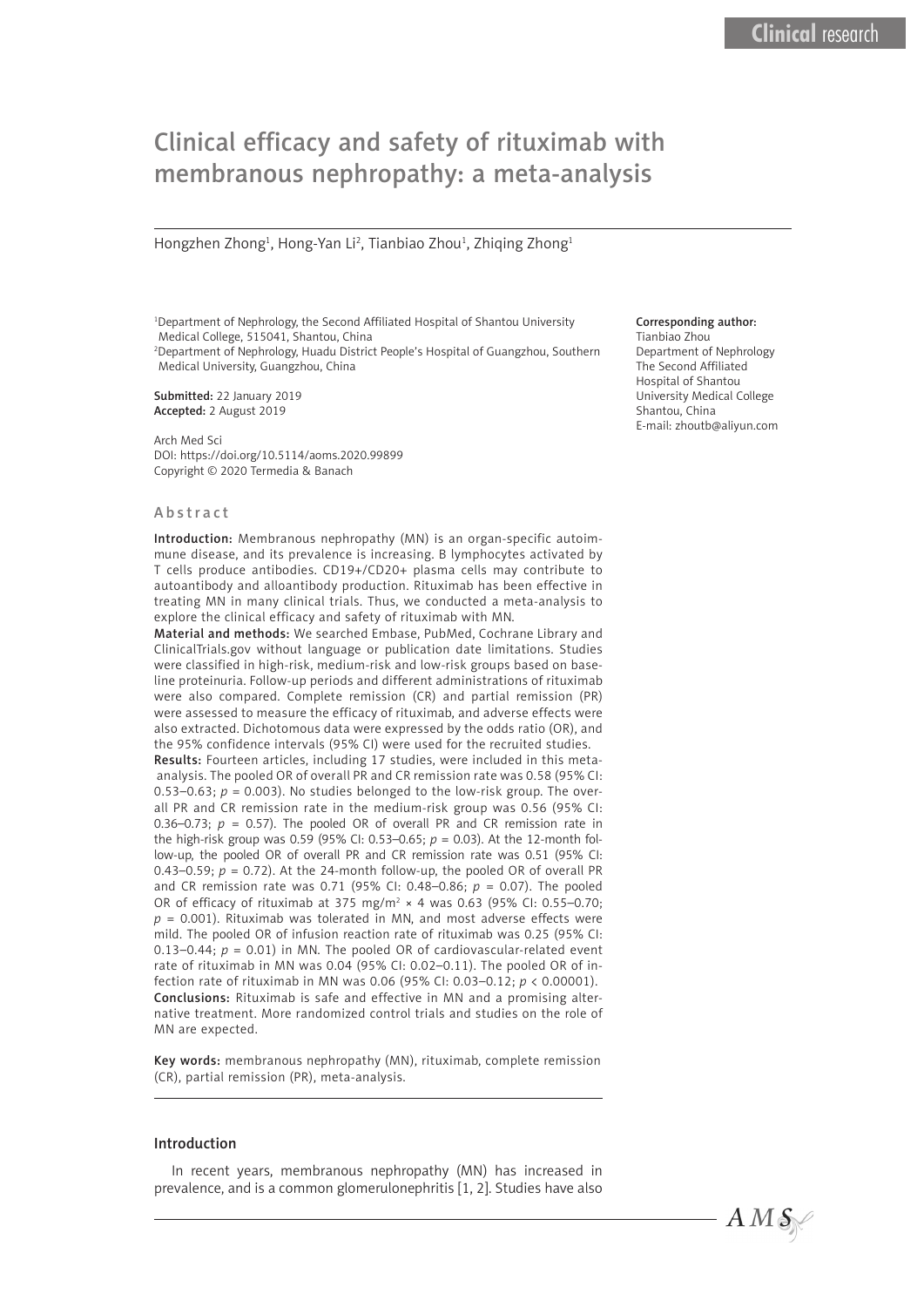shown that membranous nephropathy is the most common glomerulonephritis in the elderly [3–6]. Membranous nephropathy is considered as an organ-specific autoimmune disease, and is histologically defined by subepithelial immune deposits. The major membranous nephropathy target antigen is podocyte phospholipase A2 receptor (PLA2R) [7]. It has been reported that approximately 70% and 80% of total idiopathic membranous nephropathy patients are found with elevated serum anti-PLA2R antibodies levels and enhanced glomerular PLA2R deposits, respectively [8].

B lymphocytes activated by T cells produce antibodies, which play an essential role in glomerular immunoglobulin deposits and complement activation [9, 10], and B cells have been suggested as antigen-presenting cells involved in the pathogenesis of MN [11]. CD20 is a pan-B cells marker due to its expression in the pre-B stage of B cells and absence after differentiating to plasma cells [11]. CD19+/CD20+ plasma cells may contribute to autoantibody and alloantibody production [12, 13].

Rituximab is a monoclonal antibody that specifically binds to the CD20 antigen. In recurrent MN [14–16], anti-CD20 antibody with classical immunosuppressant treatment may block the proliferation of B cells and the production of pathogenic antibodies in patients. Rituximab is also effective in treating other conditions associated with autoantibody production, such as systemic lupus erythematosus [17] and rheumatoid arthritis [18]. Although the effects of rituximab on MN have not been characterized in animal studies, clinical trials and case reports have reported that rituximab is associated with good remission rates and is safe in patients with MN. So far, only Zou *et al*. [19] have conducted studies prior to 2016 with 12-month follow-up to analyze the efficacy and safety of rituximab in idiopathic membranous nephropathy. However, Cravedi [20] suggests that nephrologists should note the limitations of this study and warn against an oversimplified interpretation of the data. Based on this literature, we analyzed the role of rituximab in membranous nephropathy in different stages of membranous nephropathy, different follow-up periods, and administered doses and adverse effects. This meta-analysis will provide evidence for the application of rituximab in MN.

#### Material and methods

#### Search strategy

The keywords "rituximab", "CD20 antibody", "glomerulonephritis, membranous", "membranous nephropathy", "idiopathic membranous nephropathy" and "membranous glomerulonephritis". "(rituximab OR CD20 antibody) AND (glomerulonephritis membranous OR membranous nephro-

pathy OR idiopathic membranous nephropathy OR membranous glomerulonephritis)" was entered into PubMed, Embase, Cochrane Library and ClinicalTrials.gov for search without language or publication date limitations.

## Inclusion and exclusion criteria

We included and excluded relevant studies according to the following criteria. Primary membranous nephropathy was eligible, and secondary membranous nephropathy was excluded. Rituximab as the first line in membranous nephropathy was included, and combined therapy or second line therapy was excluded. Patients were over 18 years old; pediatric trials were not considered. Reviews, case reports and editorials were excluded, and only randomized controlled trials, prospective studies, and retrospective studies were included in this meta-analysis.

#### Outcome measures and data collection

The numbers of complete remissions (CR) and partial remissions (PR) were extracted to measure the efficacy of rituximab in membranous nephropathy at 12 months and at 24 months. Basic information was collected from each study, including author, publish year, rituximab dose, study design, total subjects in completed trials and period of follow-up. Baseline values of proteinuria, serum albumin, serum creatinine and estimated glomerular rate (eGFR) of patients were also recorded. Finally, adverse effects were included. The most common adverse effects of rituximab in MN are infusion reactions, infections, cardiovascular events, bullous dermatitis and small patches of hair loss and thinning, and tumors. Infusion reactions included symptoms of skin rash, flu-like symptoms, and a metallic taste.

## Statistical analysis

The primary aim of treatment is to reduce chronic proteinuria. The 2012 KIDGO guideline of idiopathic membranous nephropathy proposes a relationship between 24 h proteinuria and disease progression. We divided patients into low-risk (proteinuria was  $\langle 4 \rangle$  4/24 h), medium-risk (proteinuria was 4–8 g/24 h) and high-risk groups (proteinuria was > 8 g/24 h) according to their baseline level of proteinuria. The role of rituximab in membranous nephropathy was analyzed at different stages of disease progression and follow-up periods (12 months and 24 months). CR and PR values were extracted from the included studies, and pooled using the method of the inverse of the variance with logit transformed proportions [21]. Review Manager Version 5.3 software was used for further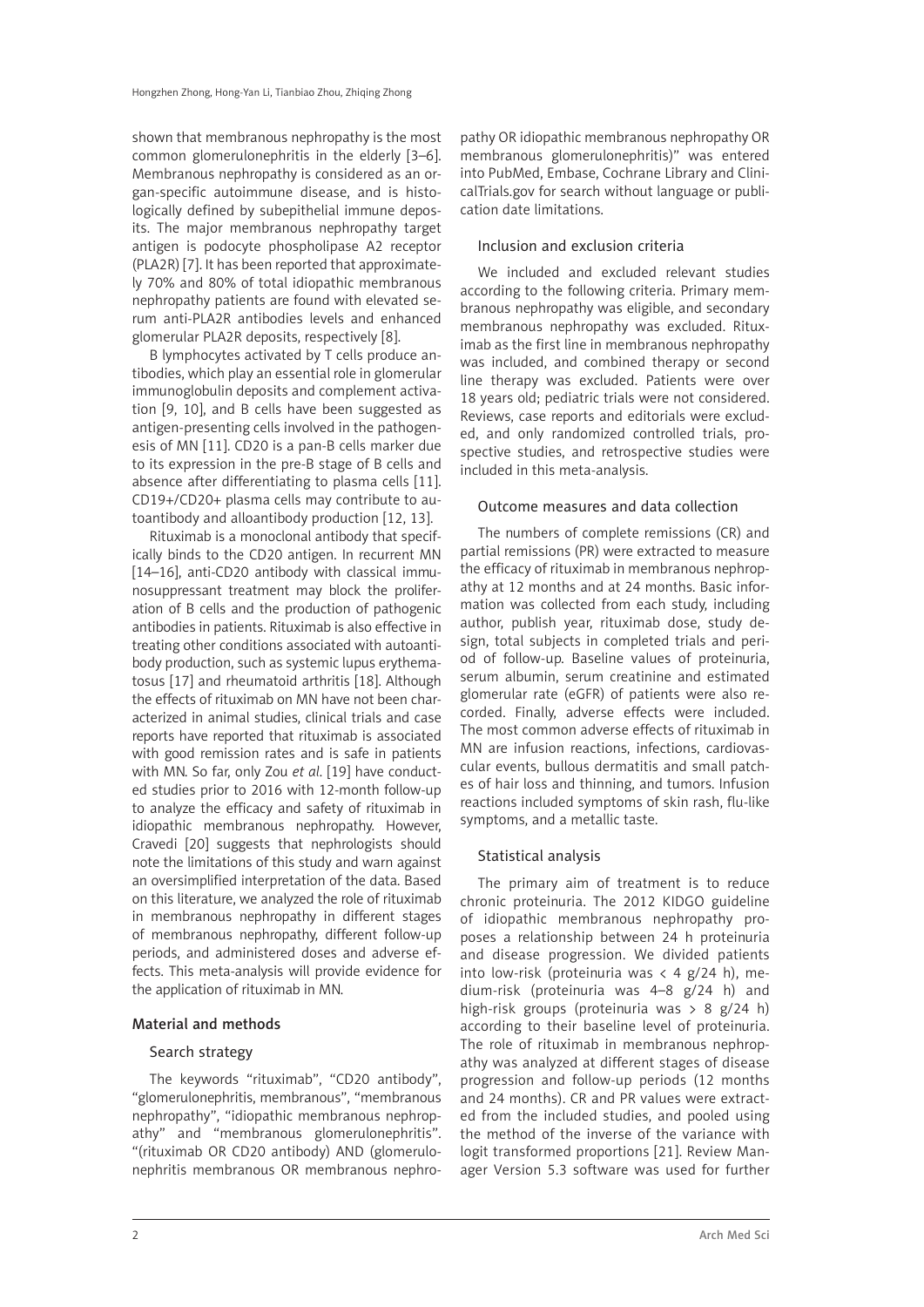analyses. The results were converted according to the formulae below [22], and the values were considered to denote the efficacy of rituximab. Dichotomous data were expressed by the odds ratio (OR), and the 95% confidence intervals (95% CI) were used for the recruited studies. A *p* value less than 0.05 was considered as statistically significant. The heterogeneity was assessed with I square  $(I^2)$ . When  $I^2$  was less than 50% [23], a fixed-effects model was used; otherwise, a random-effects model was used [24, 25].

(1) The conversion formula for the effect indicator is:  $Pf = OR/(1 + OR)$ .

(2) The conversion formula for 95% confidence interval upper limits is: LL =  $LL_{\text{OR}}/(1 + LL_{\text{OR}})$ .

(3) The conversion formula for 95% confidence interval lower limits is:  $UL = UL_{\text{on}}/(1 + UL_{\text{on}})$ .

#### Results

### Search results

Results of every database are displayed in Figure 1. There were 150, 221, 22 and 12 articles in PubMed, Embase, Cochrane library and ClinicalTrials.gov, respectively. Removing article types based on the inclusion criteria and duplicates, 14 articles including 17 studies were included in this meta-analysis.

## Study characteristics

Table I displays the basic characteristics of the included reports. There were 2 retrospective reports [26, 27] and 12 prospective reports [28–39]. There are many administration protocols for rituximab, including four weekly doses of 375 mg/m2 (the most common), 15 days part of 1 g and titrated to circulating B cells. The total number of completed studies was 364. The follow-up period varied; eight studies [27, 30, 32, 33, 35, 37, 39] contained data to 12 months, four studies [28, 29, 36, 38] included data to 24 months. Patient characteristics of 17 studies are shown in Table II. Based on baseline proteinuria, no studies were classified as low-risk, three studies [26, 27, 31] were included in the mediumrisk group, and twelve studies [28–30, 32–39] were classified as high-risk. Seven studies [27–29, 32, 34–36] reported that rituximab was administered in four weekly rituximab doses of 375 mg/m2 . Two studies [30, 31] reported that rituximab (375 mg/m2 ) was administered once or twice. Two reports [37, 38] contained a 1 g dose of rituximab twice, but the number of PR and CR could not be extracted.

## Efficacy of rituximab in membranous nephropathy

Fifteen studies [26–39] were included to assess the efficacy of rituximab in MN. The  $I^2 = 37\%$ , fixed model was applied, which suggested that the heterogeneity between included documents was minimal. The pooled OR of initial results was 1.38 (95% CI: 1.12–1.71; *p* = 0.003; Figure 2 A), and after conversion, the pooled OR of overall PR and CR remission rate was 0.58 (95% CI: 0.53–0.63;  $p = 0.003$ ), which was statistically significant.



Figure 1. Flow chart of screening articles Note: + mean sum up; – mean subtraction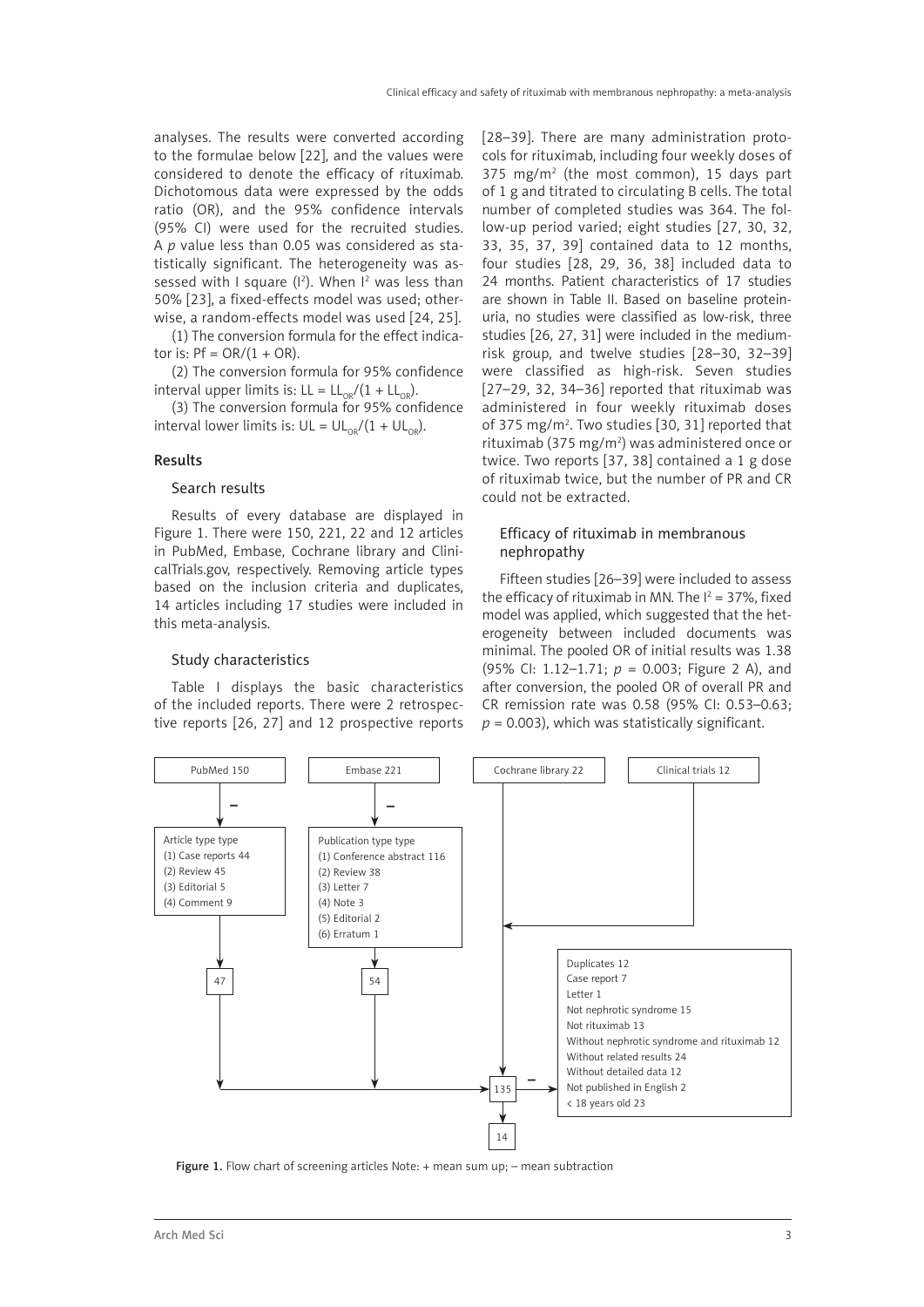| Author, year         | <b>PMID</b> | Intervention                                                                                                      | Study design                                         | Total<br>subjects | follow up<br>(months) |
|----------------------|-------------|-------------------------------------------------------------------------------------------------------------------|------------------------------------------------------|-------------------|-----------------------|
| Cravedi, 2011        | 21508634    | Four weekly rituximab doses<br>Prospective, matched-<br>11<br>$(375 \text{ mg/m}^2 \text{ each})$<br>cohort study |                                                      |                   | 24                    |
| Irazabal, 2013       | 22987142    | RTX (375 mg/m <sup>2</sup> $\times$ 4)                                                                            | Prospective study                                    | 20                | 24                    |
| Moroni, 2017         | 27387472    | Prospective study<br>RTX (375 mg/m <sup>2</sup> ) once or twice                                                   |                                                      | 34                | 12                    |
| Bagchi, 2018         | 29942496    | RTX (375 mg/m <sup>2</sup> ) once or twice<br>Prospective study                                                   |                                                      | 21                | $13.1(10-23.9)$       |
| Sougiyyeh,<br>2015   | 25579715    | Multicenter.<br>375 mg/m <sup>2</sup> RTX every week for<br>two to four weeks<br>retrospective study              |                                                      | 25                | $6 - 21$              |
| Ruggenenti,<br>2006  | 17699281    | RTX (375 mg/m <sup>2</sup> $\times$ 4)                                                                            | Prospective cohort<br>study                          | 9                 | 12                    |
| <b>Wang, 2018</b>    | 29149305    | RTX (375 mg/m <sup>2</sup> ) according to<br>Prospective cohort<br>circulating B cells<br>study                   |                                                      | 36                | $12(9.0-19.3)$        |
| Aleš Rigler,<br>2017 | 28664837    | 375 mg/m <sup>2</sup> RTX in 4 weekly<br>doses $\rightarrow$ RTX in a single dose<br>of 375 mg/m <sup>2</sup>     | Retrospective study                                  | 29                | 12                    |
| Ruggenenti,<br>2012  | 22822077    | RTX (375 mg/m <sup>2</sup> $\times$ 4)<br>Prospective studies                                                     |                                                      | 68                | $29(6-121)$           |
| Ruggenenti,<br>2003  | 12819245    | RTX (375 mg/m <sup>2</sup> $\times$ 4)                                                                            | Prospective,<br>8<br>observational study             |                   | 12                    |
| Fervenza, 2010       | 20705965    | RTX (375 mg/m <sup>2</sup> × 4)                                                                                   | Prospective cohort<br>study                          | 18                | 24                    |
| Fervenza,<br>2008    | 17943078    | RTX $1 g \times 2$                                                                                                | Prospective cohort<br>study                          | 14                | 12                    |
| Beck, 2011           | 21784898    | Group 1: RTX $1 g \times 2$ ; Group 2:<br>RTX (375 mg/m <sup>2</sup> $\times$ 4)                                  | Cohort studies                                       | 35                | 24                    |
| Cravedi, 2007        | 17702725    | Group 1: four weekly doses<br>of 375 mg/m <sup>2</sup> ; group 2 titrated<br>to circulating B cells               | Controlled clinical<br>trial matched-cohort<br>study | 36                | 12                    |

Table I. Studies included in this meta-analysis

The baseline proteinuria of three studies [26, 27, 31] met criteria of the medium-risk group. The  $I^2 = 63\%$ , a random model, indicated heterogeneity of 1.25 (95% CI: 0.58–2.72; *p* = 0.57; Figure 2 B) between the included studies. After conversion, the pooled OR of overall PR and CR remission rate in the medium-risk group was 0.56 (95% CI: 0.36–0.73), not statistically significant.

According to baseline proteinuria, twelve studies [28–30, 32–39] were included in the high-risk group. The  $I^2 = 33\%$ , a fixed model was used, indicating a minimal heterogeneity between the included studies of 1.43 (95% CI: 1.13–1.82; *p* = 0.003; Figure 2 C). After conversion, the pooled OR of overall PR and CR remission rate in the high-risk group was 0.59 (95% CI: 0.53–0.65), which was statistically significant.

Eight studies [27, 30, 32, 33, 35, 37, 39] were assessed to analyze the efficacy of rituximab at the 12-month follow-up. The heterogeneity was low, with an I<sup>2</sup> of 25%. The pooled OR of overall PR and CR was 1.06 (95% CI: 0.77–1.45; *p* = 0.72). After transformation, the pooled OR of overall PR and CR remission rate in 12-month follow-up was 0.51 (95% CI: 0.43–0.59), not statistically significant.

Four studies [28, 29, 36, 38] were assessed to analyze 24-month efficacy of rituximab. Since the I<sup>2</sup> was 69%, a random model was executed, indicating heterogeneity between studies. The pooled OR of initial PR and CR rate was 2.40 (95% CI: 0.92–6.26; *p* = 0.07). After transformation, the pooled OR of overall PR and CR remission rate at the 24-month follow-up was 0.71 (95% CI: 0.48–0.86), not statistically significant.

The efficacy of rituximab administered at 375 mg/m<sup>2</sup>  $\times$  4 was then assessed. The  $I^2$  was 44%; a fixed model indicated heterogeneity between the reports, with the pooled OR of initial PR and CR of 1.7 (95% CI: 1.24–2.35; *p* = 0.001). After conversion, the pooled OR of overall PR and CR was 0.63 (95% CI: 0.55–0.70), statistically significant. Studies of rituximab administered at 375 mg/m<sup>2</sup> once or twice were not included.

## Safety of rituximab in membranous nephropathy

The most common adverse effects of rituximab in MN are infusion reactions, infections, cardiovascular events, bullous dermatitis and small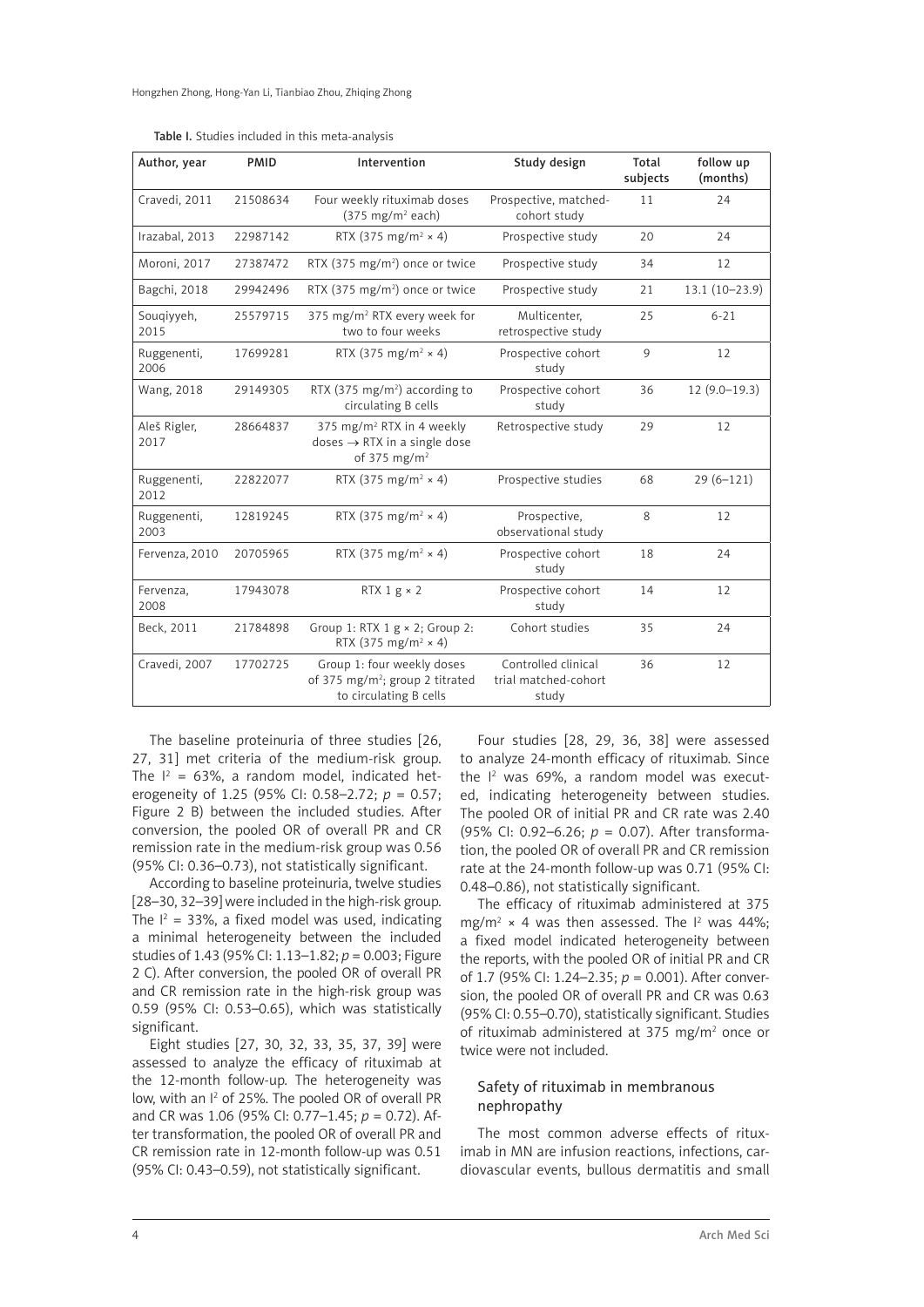| Author, year         | <b>PMID</b> | Age<br>(years)  | Gender                | Proteinuria<br>(g/24 h) | Serum albumin       | Serum<br>creatinine<br>(mg/dL) | eGFR<br>(mL/min/<br>$1.73 \text{ m}^2$ |
|----------------------|-------------|-----------------|-----------------------|-------------------------|---------------------|--------------------------------|----------------------------------------|
| Cravedi, 2011        | 21508634    | $50.1 \pm 12.3$ | 1 female,<br>10 male  | 10.3<br>$(5.8 - 13.8)$  | $2.1 \pm 0.6$ g/dl  | $1.1 \pm 0.4$                  | > 20                                   |
| Irazabal, 2013       | 22987142    | $49.0 \pm 13.0$ | 3 female,<br>17 male  | $11.9 + 4.9$            | $2.7 \pm 0.6$ g/dl  | $1.5 \pm 0.5$                  | $72.4 \pm 33.2$                        |
| Moroni, 2017         | 27387472    | $52.8 \pm 15.2$ | 11 female,<br>23 male | $11.9 + 8.2$            | $2.4 \pm 0.6$ g/dl  | $1.3 \pm 0.6$                  | $67.2 \pm 30.8$                        |
| Bagchi, 2018         | 29942496    | $33.3 \pm 12.3$ | 33.3% were<br>females | $6.2 \pm 2.2$           | $2.5 \pm 0.5$ g/dl  | $0.9 \pm 0.3$                  | $95.8 \pm 26.9$                        |
| Souqiyyeh,<br>2015   | 25579715    | $37.4 + 9.5$    | Total 25              | $6.2 \pm 4.7$           | 34.1 ±6.2 g/dl      |                                | $96.1 \pm 46.1$                        |
| Ruggenenti,<br>2006  | 17699281    | $51.2 \pm 13.2$ | 5 female,<br>4 male   | $8.9 \pm 5.3$           | $2.2 \pm 0.6$ mg/dl | $1.0 \pm 0.3$                  | $95.6 \pm 20.3$                        |
| <b>Wang, 2018</b>    | 29149305    | $47.3 \pm 17.6$ | 6 female,<br>30 male  | $12.3 + 5.9$            | $21.9 \pm 5.8$ g/l  | $2.1 \pm 1.4$                  | 55.7 ±33.9                             |
| Aleš Rigler,<br>2017 | 28664837    | $51.2 \pm 11.8$ | 7 female,<br>19 male  | $7.9 + 4.4$             |                     | $1.5 \pm 0.7$                  | 80.4 ±43.8                             |
| Ruggenenti,<br>2012  | 22822077    | $51.5 \pm 5.9$  | 28 female,<br>72 male | 9.1<br>$(5.8 - 12.8)$   | $2.2 \pm 0.6$ g/dl  | 1.2<br>$(0.97 - 1.7)$          | $60.0 \pm 4.0$                         |
| Ruggenenti,<br>2003  | 12819245    | $52.8 \pm 19.6$ | 5 female,<br>3 male   | $8.6 \pm 3.9$           | $2.7 \pm 0.5$ mg/dl | $1.5 \pm 0.8$                  |                                        |
| Fervenza, 2010       | 20705965    | 48.6 ±12.9      | 17 male<br>3 female   | $11.9 + 4.9$            | 2.7 ±0.6 g/100 ml   | $1.5 \pm 0.5$                  | 72.4 ±33.2                             |
| Fervenza,<br>2008    | 17943078    | $47.0 \pm 8.0$  | 5 female,<br>3 male   | $13.0 \pm 5.7$          | 2.3 ±0.6 g/100 ml   | $1.4 \pm 0.5$                  | $85.2 \pm 13.6$                        |
| Beck, 2011           | 21784898    | $48.2 \pm 10.9$ | 5 female,<br>28 male  | $12.4 \pm 5.1$          |                     | $1.5 \pm 0.5$                  | $77.9 \pm 31.3$                        |
| Cravedi, 2007        | 17702725    | $57.0 \pm 13.0$ | 67% male              | $10.3 + 8.9$            | $2.3 \pm 0.8$ g/dl  | $1.4 \pm 0.5$                  | > 20                                   |
| Cravedi*, 2007       | 17702725    | $55.0 \pm 15.0$ | 67% male              | $9.1 \pm 3.8$           | $2.4 \pm 0.6$ g/dl  | $1.5 \pm 0.7$                  | > 20                                   |

Table II. Baseline characteristics of included studies

*\*Group 2 (rituximab was titrated to circulating B cells).*

patches of hair loss and thinning, and tumors. Infusion reactions included symptoms of skin rash, flu-like symptoms, and a metallic taste. The majority of these were acute and disappeared after treatment infusions were stopped or methylprednisolone infusion. Some resolved without any treatment. Cardiovascular-related events were atrial fibrillation, myocardial infarction and hypotension. These symptoms typically appeared several months following rituximab infusion. No treatments were prescribed in the included studies. Infectious included soft tissue infections of lower extremities, herpes zoster, respiratory tract infection and pneumonia. These symptoms developed over 1-5 months after rituximab infusion. Oral antibiotics or anti-viral drugs were successfully used to treat these conditions. Bullous dermatitis often appeared one day after RTX. Hair loss and tumors were rare.

Six studies [28, 34–37, 39] were included to analyze the infusion reaction rate of rituximab in MN. The I<sup>2</sup> was 74%, so a random model was ap-

plied. Heterogeneity was present in the included studies. The pooled OR of initial result was 0.33 (95% CI: 0.14–0.80; *p* = 0.01; Figure 3 A). After transformation, the pooled OR of infusion reaction rate of rituximab was 0.25 (95% CI: 0.13–0.44), which was statistically significant.

Three studies [30, 34, 36] were assessed to analyze the cardiovascular-related event rate of rituximab in MN. Due to an  $I^2$  of 0, there was no heterogeneity between the studies. The pooled OR of initial result was 0.04 (95% CI: 0.02–0.12;  $p \lt 0.00001$ ; Figure 3 B). After conversion, the pooled OR of rate was 0.04 (95% CI: 0.02–0.11), which was statistically significant.

Five studies [30, 31, 33, 36, 37] reported infection with rituximab treatment of MN. The pooled  $I^2 = 0\%$ , a fixed model was conducted, with no heterogeneity between the reports. The pooled OR of initial result was 0.06 (95% CI: 0.03–0.14; *p* < 0.00001; Figure 3 C), and after transformation, the pooled OR of rate was 0.06 (95% CI: 0.03–0.12), statistically significant.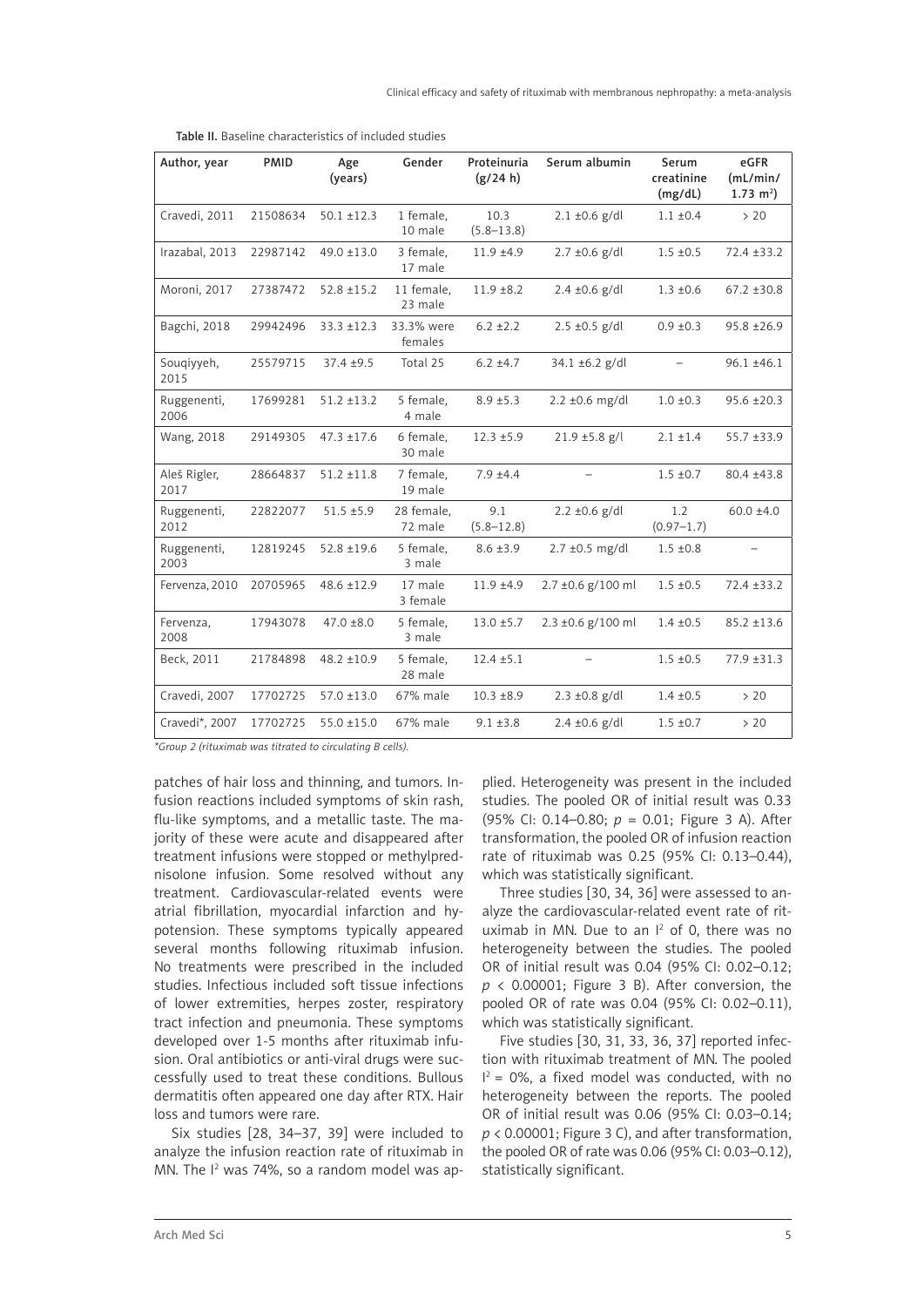Hongzhen Zhong, Hong-Yan Li, Tianbiao Zhou, Zhiqing Zhong

| A                                                  |                                                                                         |                         |            |                 | <b>Odds Ratio</b>               |                        | Odds ratio        |                   |     |
|----------------------------------------------------|-----------------------------------------------------------------------------------------|-------------------------|------------|-----------------|---------------------------------|------------------------|-------------------|-------------------|-----|
|                                                    | Study or subgroup                                                                       | log [odds ratio]        |            | SE Weight       | IV, Fixed, 95% CI               |                        | IV, Fixed, 95% CI |                   |     |
|                                                    | Aleš Rigler A, 2017                                                                     | $-0.49247648$           | 0.382707   | 8.0%            | $0.61$ [0.29, 1.29]             |                        |                   |                   |     |
|                                                    | Bagchi S, 2018                                                                          | 0.48550782              | 0.44935852 | 5.8%            | 1.63 [0.67, 3.92]               |                        |                   |                   |     |
|                                                    | Beck LH Jr, 2011                                                                        | $-0.05715841$           | 0.33819977 | 10.3%           | $0.94$ [0.49, 1.83]             |                        |                   |                   |     |
|                                                    | Cravedi P, 2011                                                                         | 0.55961579              | 0.62678317 | 3.0%            | 1.75 [0.51, 5.98]               |                        |                   |                   |     |
|                                                    | Cravedi P*, 2007                                                                        | 0.69314718              | 0.61237244 | 3.1%            | 2.00 [0.60, 6.64]               |                        |                   |                   |     |
|                                                    | Cravedi P, 2007                                                                         | 0.69314718              | 0.4330127  | 6.3%            | 2.00 [0.86, 4.67]               |                        |                   |                   |     |
|                                                    | Fervenza FC, 2008                                                                       | 0.28768207              | 0.54006172 | 4.0%            | 1.33 [0.46, 3.84]               |                        |                   |                   |     |
|                                                    | Fervenza FC, 2010                                                                       | 1.38629436              | 0.55901699 | 3.8%            | 4.00 [1.34, 11.96]              |                        |                   |                   |     |
|                                                    | Irazabal MV, 2013                                                                       | 0.47000363              | 0.40311289 | 7.2%            | $1.60$ [0.73, 3.53]             |                        |                   |                   |     |
|                                                    | Moroni G, 2017                                                                          | $-0.23638878$           | 0.34539578 | 9.9%            | $0.79$ [0.40, 1.55]             |                        |                   |                   |     |
|                                                    | Ruggenenti P, 2003                                                                      | 0.69314718              | 0.70710678 | 2.4%            | 2.00 [0.50, 8.00]               |                        |                   |                   |     |
|                                                    | Ruggenenti P, 2006                                                                      | 0.69314718              | 0.70710678 | 2.4%            | 2.00 [0.50, 8.00]               |                        |                   |                   |     |
|                                                    | Ruggenenti P, 2012                                                                      | 0.80562516              | 0.2624798  | 17.1%           | 2.24 [1.34, 3.74]               |                        |                   |                   |     |
|                                                    | Sougiyyeh MZ, 2015                                                                      | 0.7537718               | 0.42874646 | 6.4%            | 2.12 [0.92, 4.92]               |                        |                   |                   |     |
|                                                    | Wang X, 2018                                                                            | $-0.33647224$           | 0.3380617  | 10.3%           | $0.71$ [0.37, 1.39]             |                        |                   |                   |     |
|                                                    | Total (95% CI)                                                                          |                         |            | 100.0%          | 1.38 [1.12, 171]                |                        |                   |                   |     |
|                                                    | Heterogeneity: $\chi^2$ = 22.30, df = 14 (p = 0.07), $l^2$ = 37%                        |                         |            |                 |                                 |                        |                   |                   |     |
|                                                    | Test for overall effect: $Z = 2.98$ ( $p = 0.003$ )                                     |                         |            |                 | 0.01                            | 0.1                    | $\mathbf{1}$      | 10                | 100 |
|                                                    |                                                                                         |                         |            |                 |                                 | Favours [experimental] |                   | Favours [control] |     |
|                                                    |                                                                                         |                         |            |                 |                                 |                        | Odds ratio        |                   |     |
| B                                                  | Study or subgroup                                                                       | log [odds ratio]        | SE         |                 | Odds ratio<br>IV, Fixed, 95% CI |                        | IV, Fixed, 95% CI |                   |     |
|                                                    | Aleš Rigler A, 2017                                                                     | $-0.49247648$           | 0.382707   | Weight<br>35.6% | $0.61$ [0.29, 1.29]             |                        |                   |                   |     |
|                                                    | Bagchi S, 2018                                                                          |                         | 0.44935852 | 31.6%           | 1.63 [0.67, 3.92]               |                        |                   |                   |     |
|                                                    | Souqiyyeh MZ, 2015                                                                      | 0.48550782<br>0.7537718 | 0.42874646 | 32.8%           | 2.12 [0.92, 4.92]               |                        |                   |                   |     |
|                                                    |                                                                                         |                         |            |                 |                                 |                        |                   |                   |     |
|                                                    | Total (95% CI)                                                                          |                         |            | 100.0%          | 1.25 [0.58, 2.72]               |                        |                   |                   |     |
|                                                    | Heterogeneity: Tau <sup>2</sup> = 0.29; $\chi^2$ = 5.34, df = 2 (p = 0.07); $l^2$ = 63% |                         |            |                 |                                 |                        |                   |                   |     |
| Test for overall effect: $Z = 0.57$ ( $p = 0.57$ ) |                                                                                         |                         |            |                 | 0.1<br>0.01                     | 1                      | 10                | 100               |     |
|                                                    |                                                                                         |                         |            |                 |                                 | Favours [experimental] |                   | Favours [control] |     |
| C                                                  |                                                                                         |                         |            |                 | Odds ratio                      |                        |                   |                   |     |
|                                                    | Study or subgroup                                                                       | log [odds ratio]        | SE         | Weight          | IV, Fixed, 95% CI               |                        |                   |                   |     |
|                                                    | Beck LH Jr, 2011                                                                        | $-0.05715841$           | 0.33819977 | 12.9%           | $0.94$ [0.49, 1.83]             |                        |                   |                   |     |
|                                                    | Cravedi P, 2011                                                                         | 0.55961579              | 0.62678317 | 3.8%            | 1.75 [0.51, 5.98]               |                        |                   |                   |     |
|                                                    | Cravedi P*, 2007                                                                        | 0.69314718              | 0.61237244 | 3.9%            | 2.00 [0.60, 6.64]               |                        |                   |                   |     |
|                                                    | Cravedi P, 2007                                                                         | 0.69314718              | 0.4330127  | 7.9%            | 2.00 [0.86, 4.67]               |                        |                   |                   |     |
|                                                    | Fervenza FC, 2008                                                                       | 0.28768207              | 0.54006172 | 5.1%            | 1.33 [0.46, 3.84]               |                        |                   |                   |     |
|                                                    | Fervenza FC,2010                                                                        | 1.38629436              | 0.55901699 | 4.7%            | 4.00 [1.34, 11.96]              |                        |                   |                   |     |
|                                                    | Irazabal MV, 2013                                                                       | 0.47000363              | 0.40311289 | 9.1%            | 1.60 [0.73, 3.53]               |                        |                   |                   |     |
|                                                    | Moroni G, 2017                                                                          | $-0.23638878$           | 0.34539578 | 12.4%           | $0.79$ [0.40, 1.55]             |                        |                   |                   |     |
|                                                    | Ruggenenti P, 2003                                                                      | 0.69314718              | 0.70710678 | 3.0%            | 2.00 [0.50, 8.00]               |                        |                   |                   |     |
|                                                    | Ruggenenti P, 2006                                                                      | 0.69314718              | 0.70710678 | 3.0%            | 2.00 [0.50, 8.00]               |                        |                   |                   |     |
|                                                    | Ruggenenti P, 2012                                                                      | 0.80562516              | 0.2624798  | 21.4%           | $2.24$ [1.34, 3.74]             |                        |                   |                   |     |
|                                                    | Wang X, 2018                                                                            | $-0.33647224$           | 0.3380617  | 12.9%           | $0.71$ [0.37, 1.39]             |                        |                   |                   |     |
|                                                    |                                                                                         |                         |            |                 |                                 |                        |                   |                   |     |
|                                                    | Total (95% CI)                                                                          |                         |            | 100.0%          | 1.43 [1.13, 1.82]               |                        |                   |                   |     |
|                                                    | Heterogeneity: $\chi^2$ = 16.53, df = 11 (p = 0.12), $l^2$ = 33%                        |                         |            |                 | 0.01                            | 0.1                    | $\mathbf{1}$      | 10                | 100 |
|                                                    | Test for overall effect: $Z = 2.96$ ( $p = 0.003$ )                                     |                         |            |                 |                                 | Favours [experimental] |                   | Favours [control] |     |
|                                                    |                                                                                         |                         |            |                 |                                 |                        |                   |                   |     |

Figure 2. The efficacy of rituximab in membranous nephropathy (MN). A - The overall remission rate of rituximab in MN. **B** – The remission rate of rituximab in medium-risk group.  $C - Th$ e remission rate of rituximab in high-risk group

## Discussion

Proteinuria is a marker of membranous nephropathy. With 4–120 months of observation, approximately 30–40% of patients can achieve spontaneous complete remission [40, 41]. With optimal supportive care combined with classical immunosuppressive therapy, less than 30% of cases progress to severe renal insufficiency [42–44]. Clinical studies indicate that severe proteinuria is a risk factor for progression of idiopathic membranous nephropathy to end-stage renal disease [45]. Thus, urine protein data are valuable to inform treatment-related decisions [46, 47]. Proteinuria is also an indirect indicator of autoimmune activity and disease severity [48]. In this meta-analysis, the included studies were divided into high-risk, medium-risk and low-risk groups according to baseline proteinuria levels. The overall remission rate was 58% ( $p = 0.003$ ), and the remission rate of the medium-risk and high-risk groups were 56% (*p* = 0.57) and 59% (*p* = 0.003), respectively, lower than some prospective studies included [26, 28, 31, 32, 34, 39]. The effective ratio of rituximab in some reports approached 80% [29, 35, 36]. In the randomized controlled trial from Dahan *et al*. [49], the rate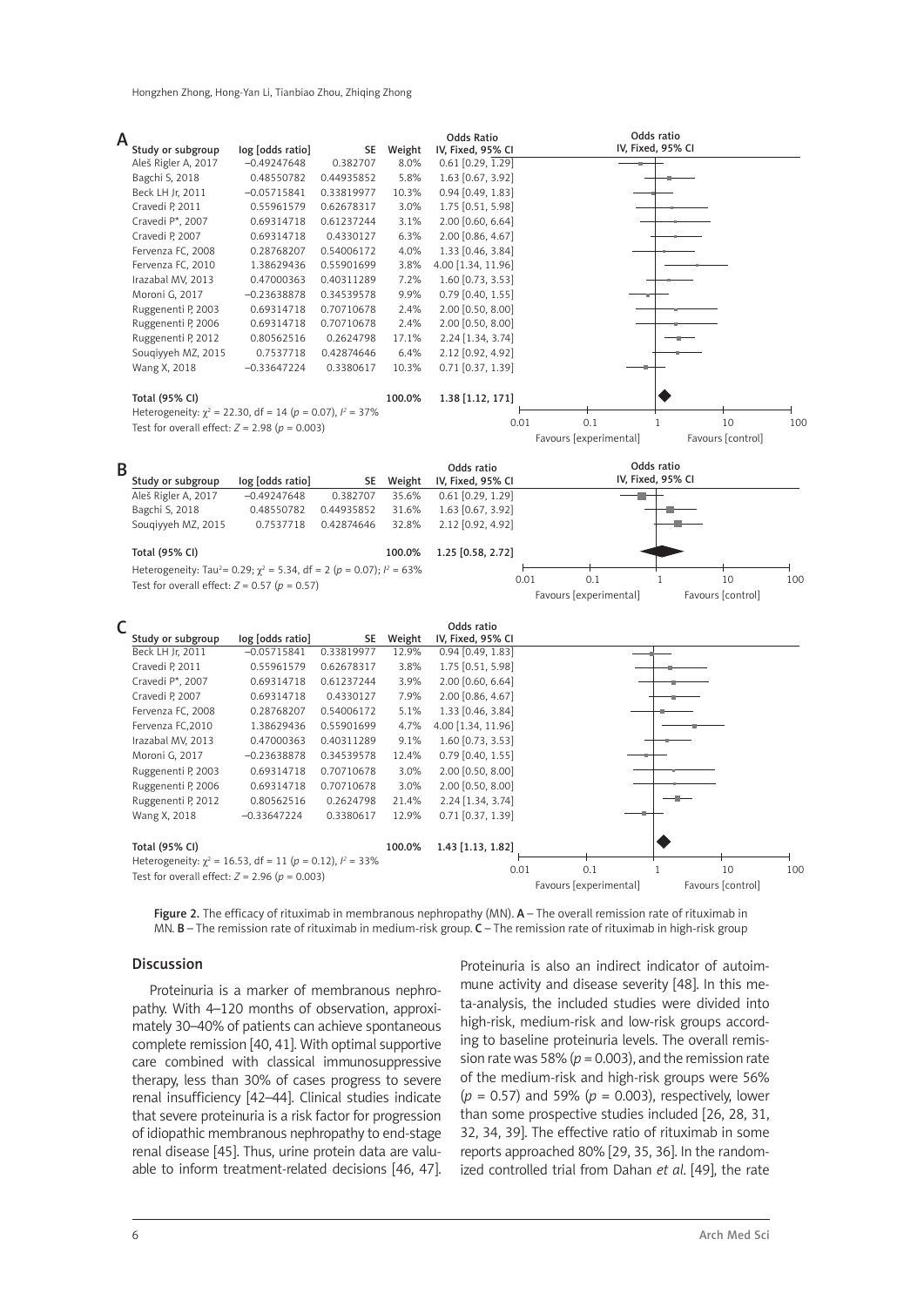Clinical efficacy and safety of rituximab with membranous nephropathy: a meta-analysis



Figure 3. The safety of rituximab in membranous nephropathy (MN). A - The infusion reaction rate of rituximab in MN. B – The cardiovascular related event rate of rituximab in MN. C – The infection rate of rituximab in MN

of CR or PR was 35% in the primary 6-month endpoint, but after an extended median follow-up of 17 months, 64.9% of rituximab-treated patients were in remission. In the prospective study from Aleš Rigler *et al*. [27], the remission rate was 37.9% following rituximab treatment. They attributed the results to a short follow-up period and low dose of rituximab. Based on this, we conducted another subgroup analysis. The remission rates were 51% (*p* = 0.72) and 71% (*p* = 0.07) in 12-month follow-up and 24-month follow-up, respectively. To some extent, the remission rate of rituximab was related to the observation time. Considering the dose administered, the pooled remission rate with rituximab  $(375 \text{ mg/m}^2 \times 4)$  was 63%, similar to previous reports.

Rituximab is well tolerated in most patients [33]. In our meta-analysis, the most common adverse effects were infusion reaction (25%,  $p = 0.01$ ); others were infection (6%, *p* < 0.00001) and cardiovascular events (4%, *p* < 0.000001). It has also been safer over the past 10 years compared to other immunosuppressive agent treatments for this disease [50, 51]. Rituximab ameliorated proteinuria and had minimal adverse effects on quality of life [52], where patients receiving cyclophosphamide had high-

er rates of hospitalization, liver toxicity, infection, and cardiovascular and thrombotic events [53]. In addition, rituximab can act in a B-cell-independent manner to prevent the disruption of the actin cytoskeleton and podocyte apoptosis [54].

Overall, rituximab is safe and effective alternative treatment. We speculate that the underlying mechanism is that rituximab is a monoclonal antibody that specifically binds to CD20 antigen, blocking the proliferation of B cells and the production of pathogenic antibodies in MN patients. The role of B cells in MN is unknown. B cells play an important role in the immune pathogenesis of glomerulonephritis, but their biological actions still need to be understood in order to determine the time, duration and conditions of the optimal therapeutic response to B cell targeting methods [55]. Furthermore, severe MN may involve spontaneous remission without treatment, and its progression was difficult to predict, which explains the treatment uncertainty that still exists today [44, 56, 57]. Rituximab treatment for the depletion of B cells to reduce urinary protein and promote clearance of autoantibodies [58–61] is still debated based on recent trials and metanalyses. A lack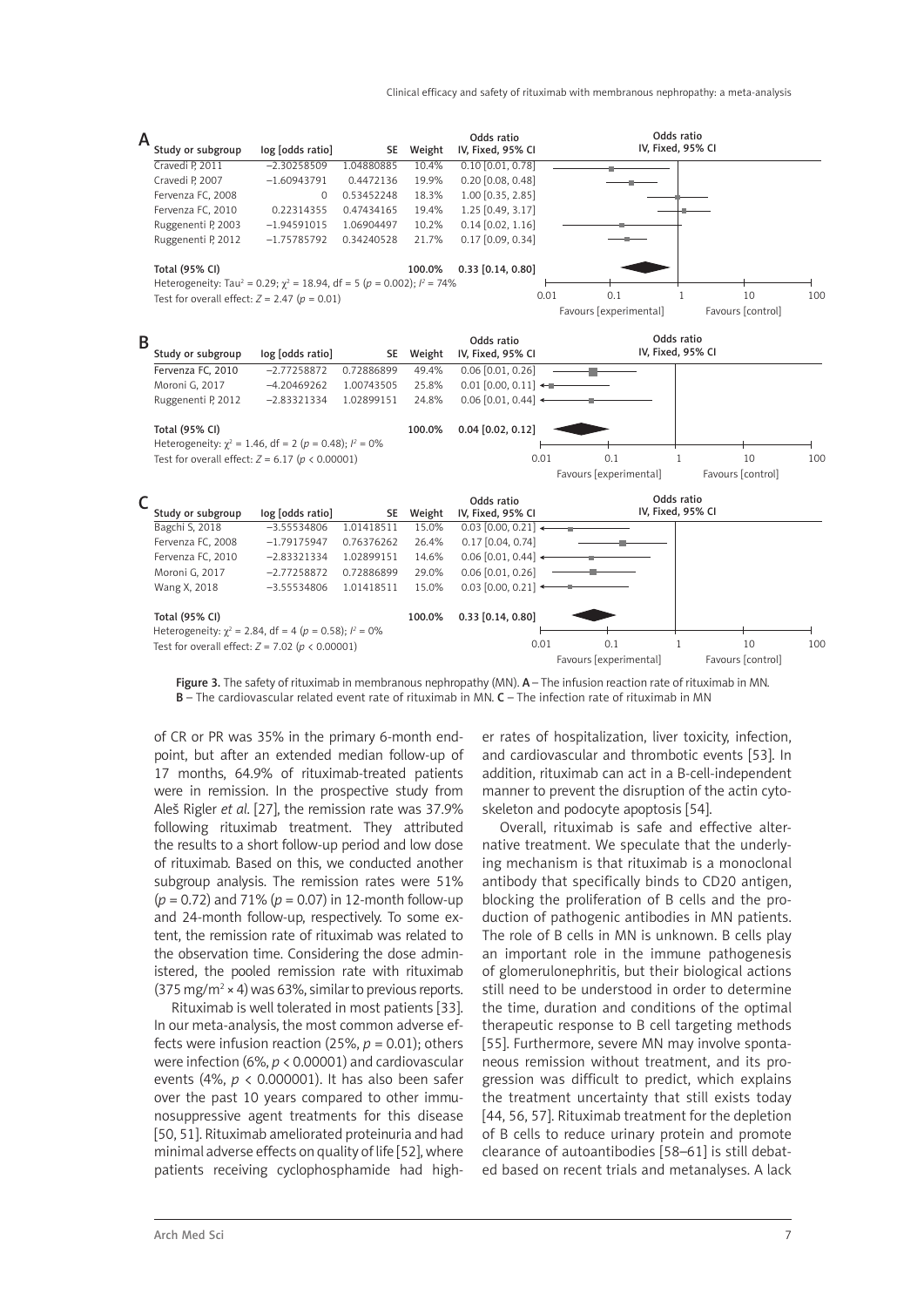of response to rituximab treatment may be due to a lack of CD20 molecules in the plasma cell produced antibodies [62]. Therefore, B cell depletion may not be sufficient to maintain sustained remission [27, 30]. Multiple doses and protocols of rituximab have been used in different studies [20]. Some researchers have observed that the half-life of rituximab in MN patients is shorter than with other diseases, and attribute this to the molecular weight of rituximab (145 kDa), which may not be cleared in the urine [63, 64]. Some patients with rheumatoid arthritis [65] and idiopathic membranous nephropathy [49] are resistant to CD20 monoclonal anti-B cells, and this may increase the instability of rituximab in patients with MN.

There were some limitations in the present meta-analysis. Not all included studies were randomized controlled trials, making it more difficult to assess overall efficacy. Second, the number of patients included in our meta-analysis was small. The ideal method to classify membranous nephropathy is based on pathological manifestation, not proteinuria. However, few studies included pathological results, and classifying the severity of MN based on proteinuria is appropriate for clinical applications.

In conclusion, rituximab is a promising, safe and effective alternative treatment for MN. Additional randomized controlled trials of rituximab for MN are needed as well as additional studies on the role of B cells in MN.

## Acknowledgments

Hongzhen Zhong and Hong-Yan Li contributed equally to this work and should be regarded as joint first authors.

This study was supported by the Natural Science Foundation of the Guangdong Province (no. 2015A030310386), Guangdong Medical Science and Technology Research Fund Project (no. A2018336), and Guangzhou Medical Key Discipline Construction Project.

## Conflicts of interest

The authors declare no conflict of interest.

References

- 1. Shin HS, Cho DH, Kang SK, et al. Patterns of renal disease in South Korea: a 20-year review of a single-center renal biopsy database. Renal Fail 2017, 39: 540-6.
- 2. Zhou Q, Yang X, Wang M, et al. Changes in the diagnosis of glomerular diseases in east China: a 15-year renal biopsy study. Renal Fail 2018; 40: 657-64.
- 3. Perkowska-Ptasinska A, Bartczak A, Wagrowska-Danilewicz M, et al. Clinicopathologic correlations of renal pathology in the adult population of Poland. Nephrol Dial Transplant 2017; 32: ii209-ii18.
- 4. Maixnerova D, Jancova E, Skibova J, et al. Nationwide biopsy survey of renal diseases in the Czech Republic during the years 1994-2011. J Nephrol 2015; 28: 39-49.
- 5. Perkowska-Ptasinska A, Deborska-Materkowska D, Bartczak A, et al. Kidney disease in the elderly: biopsy based data from 14 renal centers in Poland. BMC Nephrol 2016; 17: 194.
- 6. Nationwide and long-term survey of primary glomerulonephritis in Japan as observed in 1,850 biopsied cases. Research Group on Progressive Chronic Renal Disease. Nephron 1999; 82: 205-13.
- 7. Beck LH Jr, Salant DJ. Membranous nephropathy: from models to man. J Clin Invest 2014; 124: 2307-14.
- 8. Beck LH Jr, Bonegio RG, Lambeau G, et al. M-type phospholipase A2 receptor as target antigen in idiopathic membranous nephropathy. N Engl J Med 2009; 361: 11-21.
- 9. Biancone L, Andres G, Ahn H, DeMartino C, Stamenkovic I. Inhibition of the CD40-CD40ligand pathway prevents murine membranous glomerulonephritis. Kidney Int 1995; 48: 458-68.
- 10. Penny MJ, Boyd RA, Hall BM. Mycophenolate mofetil prevents the induction of active Heymann nephritis: association with Th2 cytokine inhibition. J Am Soc Nephrol 1998; 9: 2272-82.
- 11. Cohen CD, Calvaresi N, Armelloni S, et al. CD20-positive infiltrates in human membranous glomerulonephritis. J Nephrol 2005; 18: 328-33.
- 12. Cui Z, Zhao MH. Advances in human antiglomerular basement membrane disease. Nat Rev Nephrol 2011; 7: 697-705.
- 13. Jennette JC, Falk RJ. Pathogenesis of antineutrophil cytoplasmic autoantibody-mediated disease. Nat Rev Rheumatol 2014; 10: 463-73.
- 14. Grupper A, Cornell LD, Fervenza FC, Beck LH Jr, Lorenz E, Cosio FG. Recurrent membranous nephropathy after kidney transplantation: treatment and long-term implications. Transplantation 2016; 100: 2710-6.
- 15. Stahl R, Hoxha E, Fechner K. PLA2R autoantibodies and recurrent membranous nephropathy after transplantation. N Engl J Med 2010; 363: 496-8.
- 16. Cravedi P, Remuzzi G, Ruggenenti P. Rituximab in primary membranous nephropathy: first-line therapy, why not? Nephron Clin Pract 2014; 128: 261-9.
- 17. Smith KG, Jones RB, Burns SM, Jayne DR. Long-term comparison of rituximab treatment for refractory systemic lupus erythematosus and vasculitis: remission, relapse, and re-treatment. Arthritis Rheumat 2006; 54: 2970-82.
- 18. Edwards JC, Szczepanski L, Szechinski J, et al. Efficacy of B-cell-targeted therapy with rituximab in patients with rheumatoid arthritis. N Engl J Med 2004; 350: 2572-81.
- 19. Zou PM, Li H, Cai JF, Chen ZJ, Li C, Li XW: Therapy of rituximab in idiopathic membranous nephropathy with nephrotic syndrome: a systematic review and meta-analysis. Chinese Med Sci J 2018; 33: 9-19.
- 20. Cravedi P: Rituximab in membranous nephropathy: not all studies are created equal. Nephron 2017; 135: 46-50.
- 21. DerSimonian R, Laird N. Meta-analysis in clinical trials. Control Clin Trials 1986; 7: 177-88.
- 22. Chen YH, Du L, Geng XY, Liu GJ. Implement meta-analysis with non-comparative binary data in RevMan software. Chin J Evid Based Med 2014; 14: 889-96.
- 23. Sokouti M, Sadeghi R, Pashazadeh S, et al. A systematic review and meta-analysis on the treatment of liver hydatid cyst using meta-MUMS tool: comparing PAIR and laparoscopic procedures. Arch Med Sci 2019; 15: 284-308.
- 24. Hao JQ, Zhang QK, Zhou YX, Chen LH, Wu PF. Association between circulating leptin concentration and G-2548A gene polymorphism in patients with breast cancer: a meta-analysis. Arch Med Sci 2019; 15: 275-83.
- 25. Mazidi M, Rezaie P, Banach M on behalf of Lipid and Blood Pressure Meta-analysis Collaboration (LBPMC)